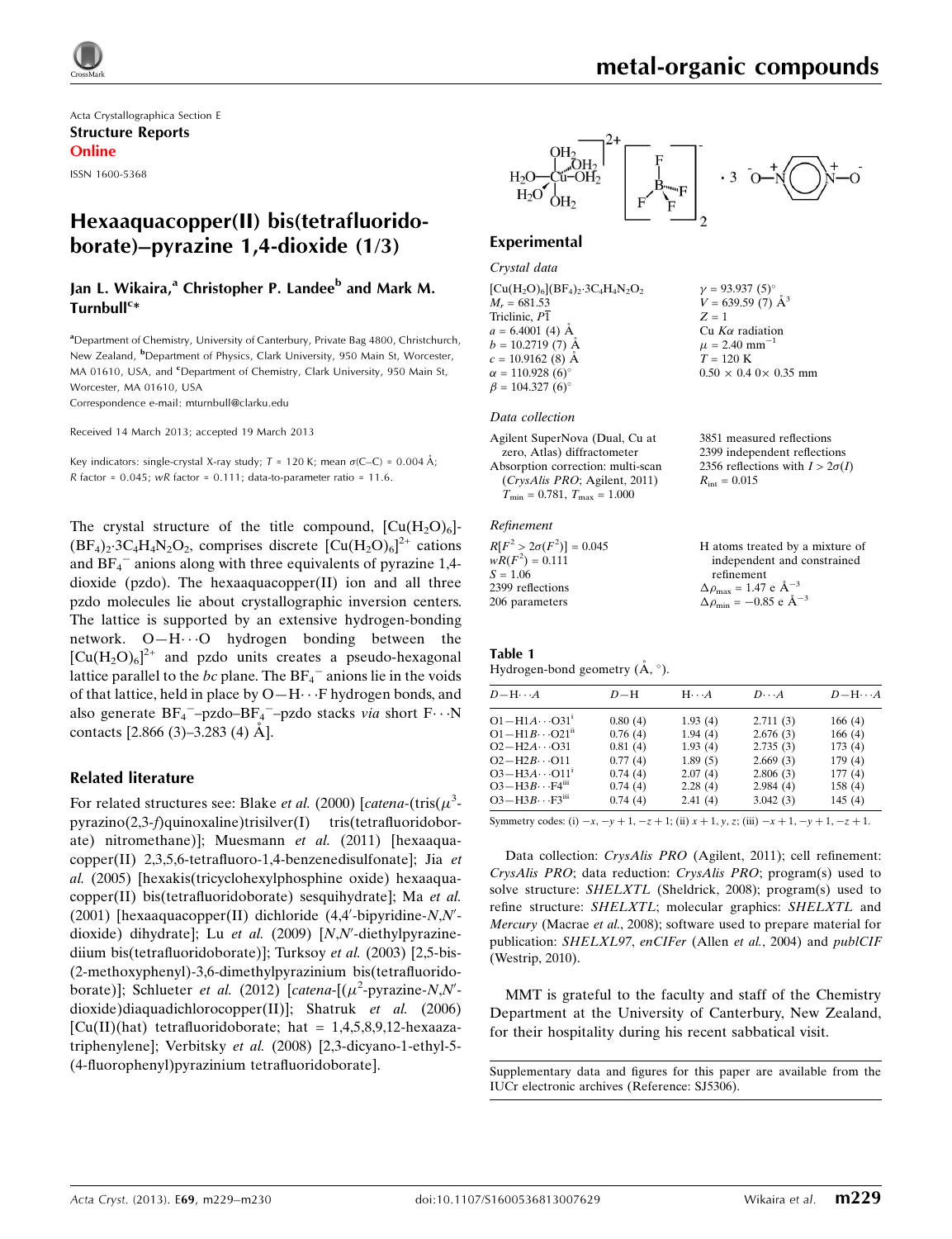#### References

- Agilent (2011). CrysAlis PRO[. Agilent Technologies, Yarnton, England.](https://scripts.iucr.org/cgi-bin/cr.cgi?rm=pdfbb&cnor=sj5306&bbid=BB1)
- [Allen, F. H., Johnson, O., Shields, G. P., Smith, B. R. & Towler, M. \(2004\).](https://scripts.iucr.org/cgi-bin/cr.cgi?rm=pdfbb&cnor=sj5306&bbid=BB2) J. [Appl. Cryst.](https://scripts.iucr.org/cgi-bin/cr.cgi?rm=pdfbb&cnor=sj5306&bbid=BB2) 37, 335–338.
- [Blake, A. J., Champness, N. R., Cooke, P. A., Nicolson, J. E. B. & Wilson, C.](https://scripts.iucr.org/cgi-bin/cr.cgi?rm=pdfbb&cnor=sj5306&bbid=BB3) (2000). [J. Chem. Soc. Dalton Trans.](https://scripts.iucr.org/cgi-bin/cr.cgi?rm=pdfbb&cnor=sj5306&bbid=BB3) pp. 3811–3820.
- [Jia, L.-F., Fu, W.-F., Yu, M.-M., Cao, Q.-Y., Zhang, J.-F. & Yin, Q. \(2005\).](https://scripts.iucr.org/cgi-bin/cr.cgi?rm=pdfbb&cnor=sj5306&bbid=BB4) Inorg. [Chem. Commun.](https://scripts.iucr.org/cgi-bin/cr.cgi?rm=pdfbb&cnor=sj5306&bbid=BB4) 8, 647–650.
- [Lu, J., Jalilov, A. S. & Kochi, J. K. \(2009\).](https://scripts.iucr.org/cgi-bin/cr.cgi?rm=pdfbb&cnor=sj5306&bbid=BB5) Acta Cryst. C65, o226–o228.
- [Ma, B.-Q., Sun, H.-L., Gao, S. & Xu, G.-X. \(2001\).](https://scripts.iucr.org/cgi-bin/cr.cgi?rm=pdfbb&cnor=sj5306&bbid=BB6) Inorg. Chem. 40, 6247–6253.
- [Macrae, C. F., Bruno, I. J., Chisholm, J. A., Edgington, P. R., McCabe, P.,](https://scripts.iucr.org/cgi-bin/cr.cgi?rm=pdfbb&cnor=sj5306&bbid=BB7) [Pidcock, E., Rodriguez-Monge, L., Taylor, R., van de Streek, J. & Wood,](https://scripts.iucr.org/cgi-bin/cr.cgi?rm=pdfbb&cnor=sj5306&bbid=BB7) P. A. (2008). [J. Appl. Cryst.](https://scripts.iucr.org/cgi-bin/cr.cgi?rm=pdfbb&cnor=sj5306&bbid=BB7) 41, 466–470.
- [Muesmann, T. W. T., Zitzer, C., Mietrach, A., Kluner, T., Christoffers, J. &](https://scripts.iucr.org/cgi-bin/cr.cgi?rm=pdfbb&cnor=sj5306&bbid=BB8) [Wickleder, M. S. \(2011\).](https://scripts.iucr.org/cgi-bin/cr.cgi?rm=pdfbb&cnor=sj5306&bbid=BB8) Dalton Trans. 40, 3128–3141.
- [Schlueter, J. A., Park, H., Halder, G. J., Armand, W. R., Dunmars, C.,](https://scripts.iucr.org/cgi-bin/cr.cgi?rm=pdfbb&cnor=sj5306&bbid=BB9) [Chapman, K. W., Manson, J. L., Singleton, J., McDonald, R., Plonczak, A.,](https://scripts.iucr.org/cgi-bin/cr.cgi?rm=pdfbb&cnor=sj5306&bbid=BB9) [Kang, J., Whangbo, M.-H., Lancaster, T., Steele, A. J., Franke, I., Wright,](https://scripts.iucr.org/cgi-bin/cr.cgi?rm=pdfbb&cnor=sj5306&bbid=BB9) [J. M., Blundell, S. J., Pratt, F. L., DeGeorge, J., Turnbull, M. M. & Landee,](https://scripts.iucr.org/cgi-bin/cr.cgi?rm=pdfbb&cnor=sj5306&bbid=BB9) C. P. (2012). [Inorg. Chem.](https://scripts.iucr.org/cgi-bin/cr.cgi?rm=pdfbb&cnor=sj5306&bbid=BB9) 51, 2121–2129.

[Shatruk, M., Chouai, A. & Dunbar, K. R. \(2006\).](https://scripts.iucr.org/cgi-bin/cr.cgi?rm=pdfbb&cnor=sj5306&bbid=BB10) Dalton Trans. pp. 2184–2191. [Sheldrick, G. M. \(2008\).](https://scripts.iucr.org/cgi-bin/cr.cgi?rm=pdfbb&cnor=sj5306&bbid=BB11) Acta Cryst. A64, 112–122.

- [Turksoy, F., Hughes, G., Batsanov, A. S. & Bryce, M. R. \(2003\).](https://scripts.iucr.org/cgi-bin/cr.cgi?rm=pdfbb&cnor=sj5306&bbid=BB12) J. Mater. Chem. 13[, 1554–1557.](https://scripts.iucr.org/cgi-bin/cr.cgi?rm=pdfbb&cnor=sj5306&bbid=BB12)
- [Verbitsky, E. V., Rusinov, G. L., Slepukhin, P. A., Grishakov, A. N., Ezhikova,](https://scripts.iucr.org/cgi-bin/cr.cgi?rm=pdfbb&cnor=sj5306&bbid=BB13) [M. A., Kodess, M. I. & Charushin, V. N. \(2008\).](https://scripts.iucr.org/cgi-bin/cr.cgi?rm=pdfbb&cnor=sj5306&bbid=BB13) Zh. Org. Khim. 44, 305–312. [Westrip, S. P. \(2010\).](https://scripts.iucr.org/cgi-bin/cr.cgi?rm=pdfbb&cnor=sj5306&bbid=BB14) J. Appl. Cryst. 43, 920–925.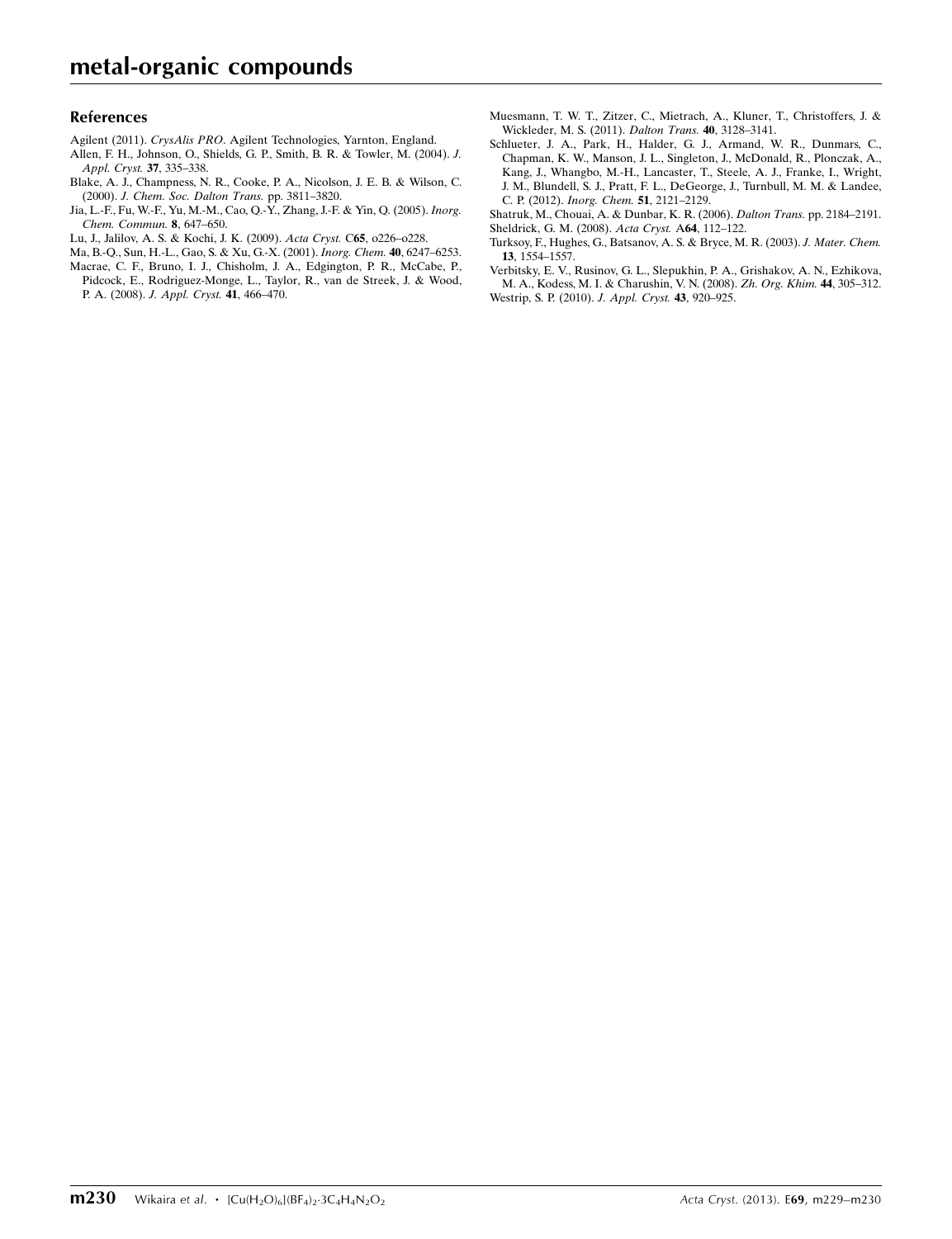# **supporting information**

*Acta Cryst.* (2013). E**69**, m229–m230 [doi:10.1107/S1600536813007629]

# **Hexaaquacopper(II) bis(tetrafluoridoborate)–pyrazine 1,4-dioxide (1/3)**

# **Jan L. Wikaira, Christopher P. Landee and Mark M. Turnbull**

#### **S1. Comment**

Hexaaquacopper(II) tetrafluoroborate tris-1,4-pyrazinedioxide, **1**, crystallized from aqueous solution as part of our efforts in the synthesis of low-dimensional Cu(II) antiferromagnetic lattices (Schlueter, *et al.* 2012). The hydroscopic material crystallizes as discrete  $[Cu(H<sub>2</sub>O)<sub>6</sub>]<sup>2+</sup>$  cations with the Cu<sup>2+</sup> atoms located on inversion centers and BF<sub>4</sub><sup>-</sup> anions along with three equivalents of 1,4-pyrazine dioxide (pzdo) each of which sits athwart an individual inversion center, Fig. 1. The lattice is supported by an extensive hydrogen bonding network between the coordinated water molecules and both the tetrafluoroborate anions and the pzdo molecules. The  $\left[\text{Cu}(H_2O)_6\right]^{2+}$  cations are linked, *via* hydrogen bonds with water molecules O1 and O2, into a pseudo-hexagonal layer parallel to the *bc*-plane *via* the pzdo molecules (see Figure 2). A similar compound with hexaaquacopper(II) chloride and 4,4′-bipyridine-N,*N*′-dioxide molecule (Ma *et al.*, 2001) also shows hydrogen bonding to the amine oxide O-atoms, but does not generate the same layer pattern, likely due to the much greater length of the ligand and smaller anion which would create large cavities in the structure. The  $BF_4$  anions occupy the roughly triangular holes generated by that lattice and are held in place *via* hydrogen bonds to the O3 water molecules. Additional hydrogen bonds link the layers parallel to the *a*-axis, generating a three-dimensional structure.

Further structural support for the lattice is found *via* pairs of short contacts between the BF<sub>4</sub> anions and the pyrazine nitrogen atoms which generate a chain-like motif (Figure 3). These contact distances range in length from 2.866 (3) to 3.283 (4) Å. Similar F…N interactions are seen in a number of complexes with F…N distances near 3 Å, such as the Cu(II)(hat) tetrafluoroborate complex (Shatruk *et al.*, 2006), while distances as short as 2.837 Å have been reported in 2,5-bis(2-methoxyphenyl)-3,6-dimethylpyrazinium bis(tetrafluoroborate) (Turksoy *et al.*, 2003) and *catena*-(tris(*µ*3 pyrazino(2,3 - f) quinoxaline)-tri-silver(I) tris(tetrafluoroborate) nitromethane) (Blake *et al.*, 2000). Fewer structures are known with pairs of short F···N contacts to a single ring, such as seen in 1. These include 2,5-bis(2-methoxyphenyl)- 3,6dimethylpyrazinium bis(tetrafluoroborate) (Turksoy *et al.*, 2003), 2,3-dicyano-1-ethyl-5-(4-fluorophenyl)pyrazinium tetrafluoroborate (Verbitsky *et al.*, 2008) and *N*,*N*′-diethylpyrazinediium bis(tetrafluoroborate) (Lu *et al.*, 2009). We find no examples of the stacked pairwise interactions resulting in a chain-like motif such as seen in 1.

#### **S2. Experimental**

Copper(II) tetrafluoroborate hexahydrate and 1,4-pyrazine dioxide were dissolved in equimolar amounts in water. The solution was left for slow evaporation in air at room temperature. Over the course of two months, crystals of compound **1** were recovered. The crystals are hygroscopic and were transferred directly from the mother liquor into a perfluoropolyalkylether for data collection.

#### **S3. Refinement**

All H-atoms bound to carbon were refined using a riding model with  $d(C-H) = 0.93 \text{ Å}$ ,  $U_{iso} = 1.2 U_{eq}$  (C). Hydrogen atoms bonded to oxygen atoms were located in the difference map and their positions refined using fixed isotropic U values.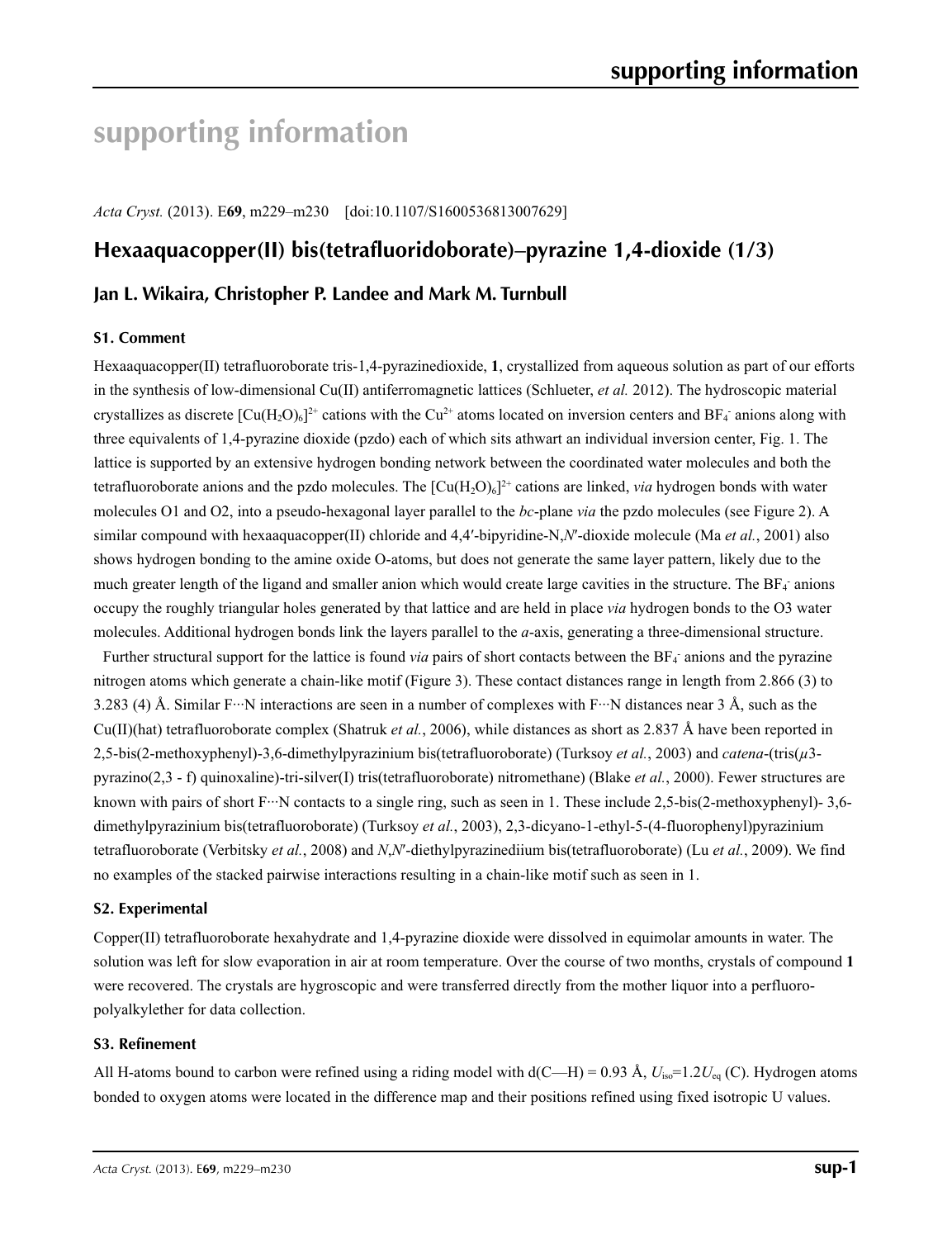

# **Figure 1**

Thermal ellipsoid plot of 1 (50% probability) showing the asymmetric unit and the three 1,4-pyrazinedioxide molecule that lie about inversion centers. Labeled atoms are related to unlabeled atoms by the symmetry operations: -x+1, -y+1,  $z+1$  for Cu(H<sub>2</sub>O)<sub>6</sub>,<sup>2+</sup>, -x, -y+1, -z for N11, C12 and C13; -1-x, -y, -z for N21, C22 and C23. Only those hydrogen atoms whose positions were refined and are involved in hydrogen-bonding are labeled.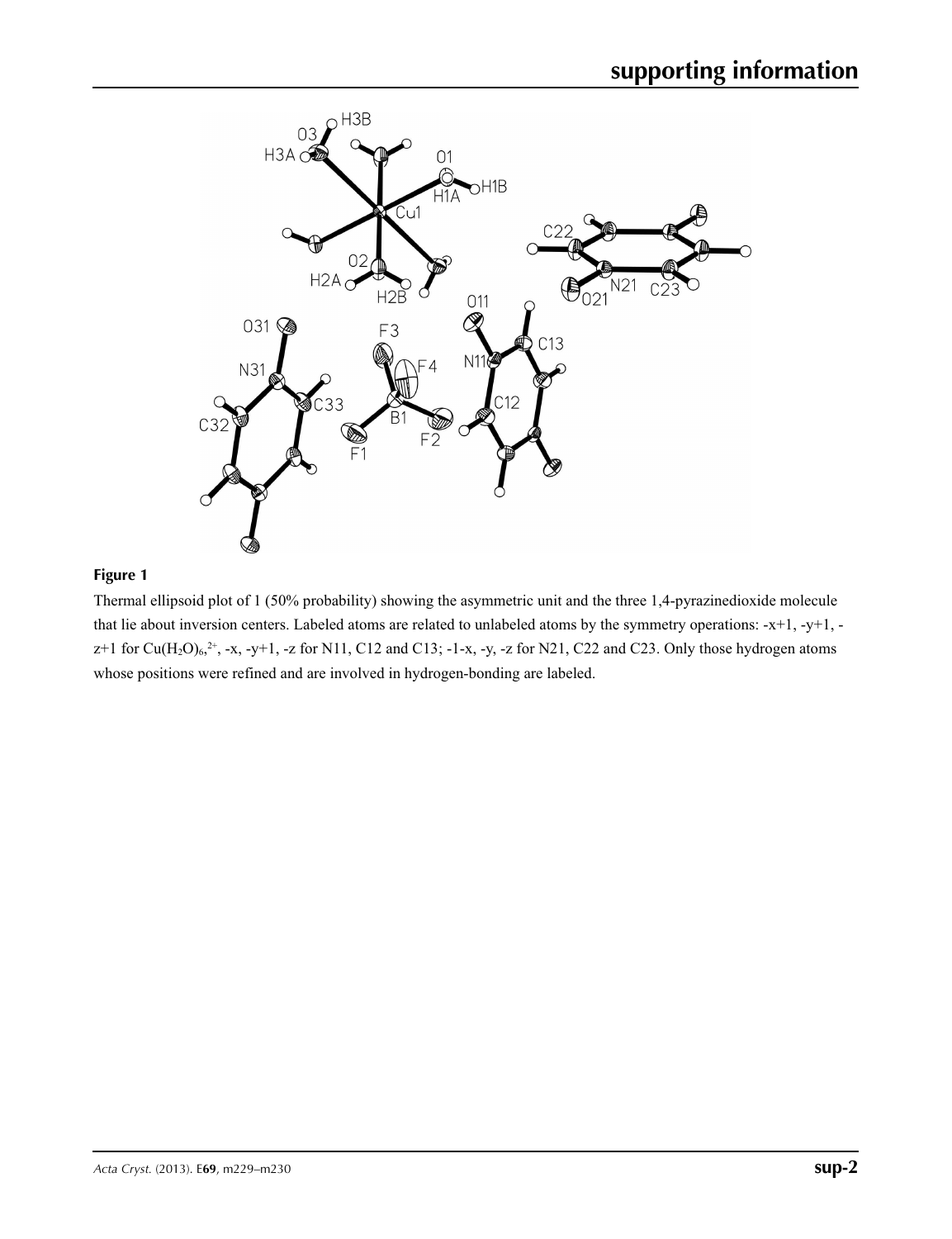

## **Figure 2**

Diagram showing hydrogen-bonded  $[Cu(H_2O)_6]^{2+}$  and pzdo moieties which generate a pseudo-hexagonal lattice parallel to the *bc*-plane. Pzdo molecules have been represented by only the N– and O-atoms, with a solid line linking the N-atoms within a single ring, for clarity. Dashed lines represent hydrogen bonds.



### **Figure 3**

Diagram showing the stacking of pzdo molecules and  $BF_4$  anions. Short  $F \cdots N$  contacts are shown as dashed lines.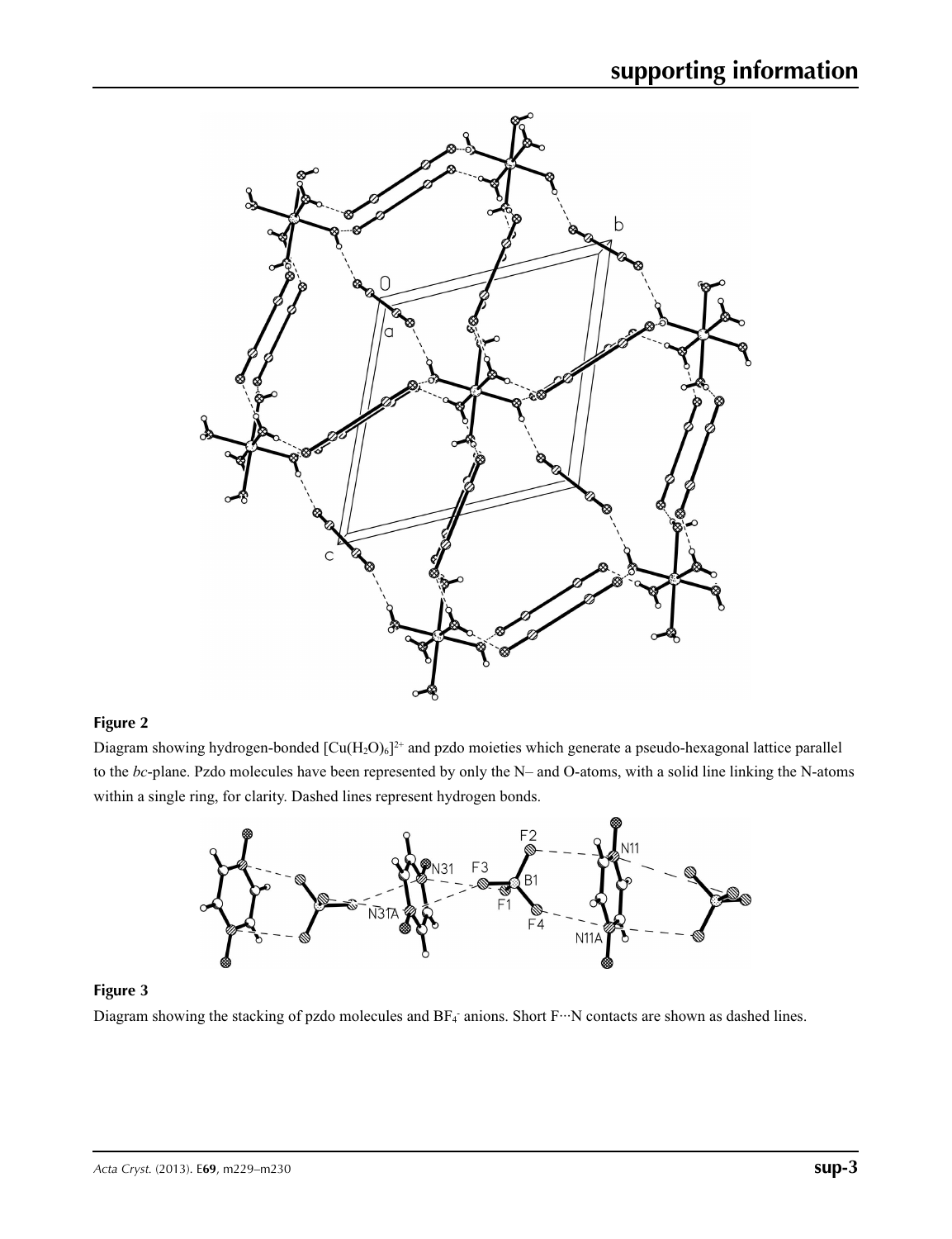### **Hexaaquacopper(II) bis(tetrafluoridoborate)–pyrazine 1,4-dioxide (1/3)**

#### *Crystal data*

 $[Cu(H<sub>2</sub>O)<sub>6</sub>](BF<sub>4</sub>)<sub>2</sub>·3C<sub>4</sub>H<sub>4</sub>N<sub>2</sub>O<sub>2</sub>$  $M_r = 681.53$ Triclinic, *P*1 Hall symbol: -P 1  $a = 6.4001$  (4) Å  $b = 10.2719(7)$  Å  $c = 10.9162(8)$  Å  $\alpha$  = 110.928 (6)<sup>o</sup>  $\beta$  = 104.327 (6)<sup>°</sup>  $γ = 93.937(5)°$  $V = 639.59(7)$  Å<sup>3</sup>

#### *Data collection*

| 3851 measured reflections                                                  |
|----------------------------------------------------------------------------|
| 2399 independent reflections                                               |
| 2356 reflections with $I > 2\sigma(I)$                                     |
| $R_{\text{int}} = 0.015$                                                   |
| $\theta_{\text{max}} = 70.1^{\circ}$ , $\theta_{\text{min}} = 4.5^{\circ}$ |
| $h = -7 \rightarrow 7$                                                     |
| $k = -8 \rightarrow 12$                                                    |
| $l = -13 \rightarrow 12$                                                   |
|                                                                            |
|                                                                            |

#### *Refinement*

| Refinement on $F^2$                                               | Hydrogen site location: difference Fourier map                                                               |
|-------------------------------------------------------------------|--------------------------------------------------------------------------------------------------------------|
| Least-squares matrix: full                                        | H atoms treated by a mixture of independent                                                                  |
| $R[F^2 > 2\sigma(F^2)] = 0.045$                                   | and constrained refinement                                                                                   |
| $wR(F^2) = 0.111$                                                 | $w = 1/[\sigma^2(F_0^2) + (0.0476P)^2 + 1.833P]$                                                             |
| $S = 1.06$                                                        | where $P = (F_o^2 + 2F_c^2)/3$                                                                               |
| 2399 reflections                                                  | $(\Delta/\sigma)_{\text{max}} = 0.001$                                                                       |
| 206 parameters                                                    | $\Delta\rho_{\rm max} = 1.47$ e Å <sup>-3</sup>                                                              |
| 0 restraints                                                      | $\Delta\rho_{\rm min} = -0.85$ e Å <sup>-3</sup>                                                             |
| Primary atom site location: structure-invariant<br>direct methods | Extinction correction: SHELXTL (Sheldrick,<br>2008), $Fc^* = kFc[1+0.001xFc^2\lambda^3/sin(2\theta)]^{-1/4}$ |
| Secondary atom site location: difference Fourier                  | Extinction coefficient: 0.0258 (19)                                                                          |
| map                                                               |                                                                                                              |

#### *Special details*

**Geometry**. All e.s.d.'s (except the e.s.d. in the dihedral angle between two l.s. planes) are estimated using the full covariance matrix. The cell e.s.d.'s are taken into account individually in the estimation of e.s.d.'s in distances, angles and torsion angles; correlations between e.s.d.'s in cell parameters are only used when they are defined by crystal symmetry. An approximate (isotropic) treatment of cell e.s.d.'s is used for estimating e.s.d.'s involving l.s. planes.

*Z* = 1

 $F(000) = 345$  $D_x = 1.769$  Mg m<sup>-3</sup>

 $\theta$  = 4.5–73.6°  $\mu$  = 2.40 mm<sup>-1</sup>  $T = 120 \text{ K}$ Block, light blue  $0.5 \times 0.4 \times 0.35$  mm

Cu *Kα* radiation, *λ* = 1.54184 Å Cell parameters from 3193 reflections

**Refinement**. Refinement of  $F^2$  against ALL reflections. The weighted *R*-factor  $wR$  and goodness of fit *S* are based on  $F^2$ , conventional *R*-factors *R* are based on *F*, with *F* set to zero for negative  $F^2$ . The threshold expression of  $F^2 > \sigma(F^2)$  is used only for calculating *R*-factors(gt) *etc*. and is not relevant to the choice of reflections for refinement. *R*-factors based on *F*<sup>2</sup> are statistically about twice as large as those based on *F*, and *R*- factors based on ALL data will be even larger.

*Fractional atomic coordinates and isotropic or equivalent isotropic displacement parameters (Å<sup>2</sup>)* 

|     | $\ddot{\phantom{0}}$ |       | -     | $*$ / $\mathbf{r}$<br>$\mathbf{u}_{\text{ISO}}$<br>$\vee$ ea |
|-----|----------------------|-------|-------|--------------------------------------------------------------|
| Cu1 | 5000                 | .5000 | .5000 | 0.0101(2)                                                    |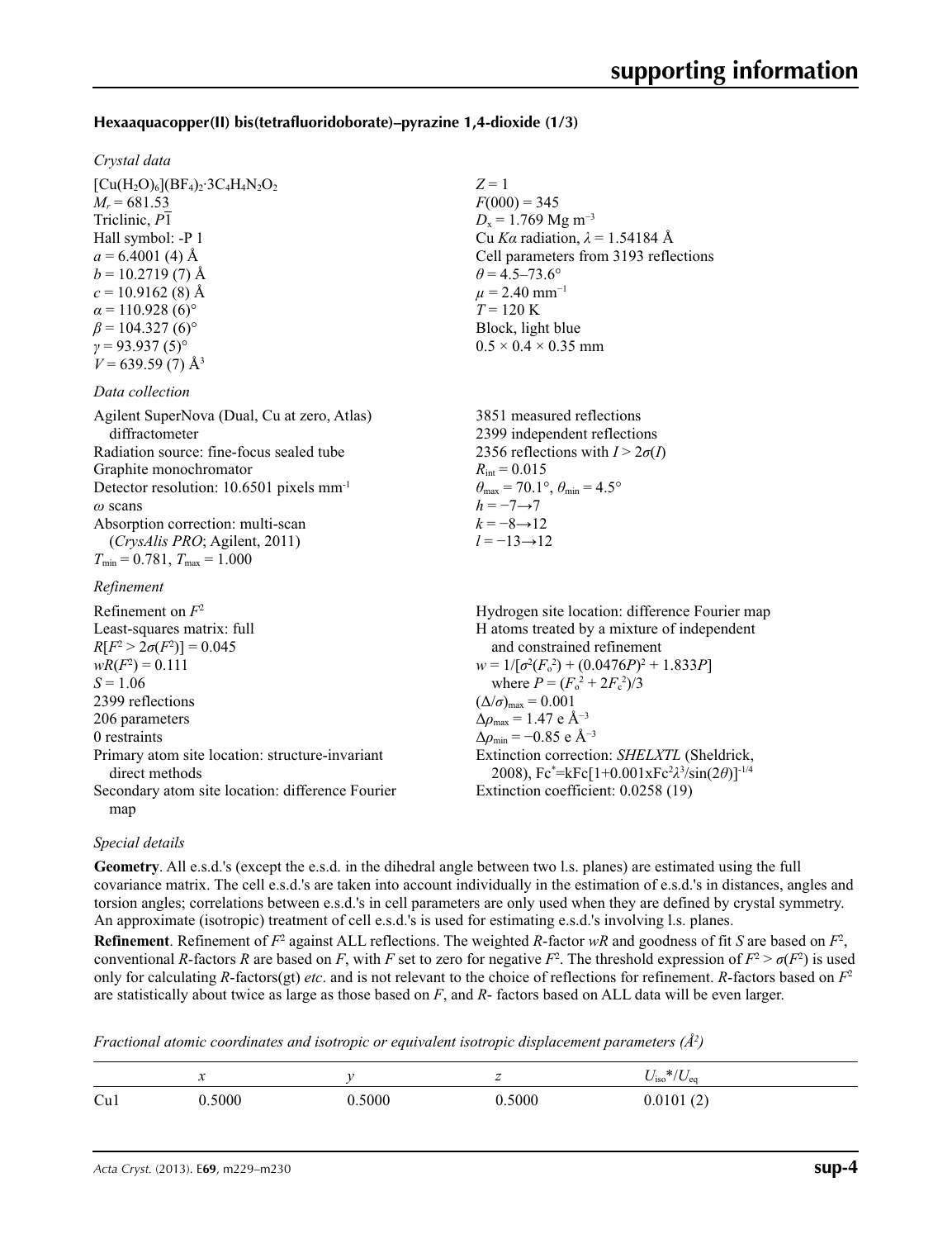| O <sub>1</sub>   | 0.3542(3)    | 0.3009(2)    | 0.4022(2)    | 0.0147(4) |
|------------------|--------------|--------------|--------------|-----------|
| H1A              | 0.234(7)     | 0.289(4)     | 0.409(4)     | $0.018*$  |
| H1B              | 0.340(6)     | 0.266(4)     | 0.326(4)     | $0.018*$  |
| O2               | 0.2162(3)    | 0.5606(2)    | 0.4493(2)    | 0.0226(5) |
| H2A              | 0.178(6)     | 0.631(5)     | 0.493(4)     | $0.027*$  |
| H2B              | 0.131(7)     | 0.525(4)     | 0.378(5)     | $0.027*$  |
| O <sub>3</sub>   | 0.4517(4)    | 0.5081(2)    | 0.7053(2)    | 0.0184(4) |
| H <sub>3</sub> A | 0.355(7)     | 0.525(4)     | 0.729(4)     | $0.022*$  |
| H3B              | 0.475(6)     | 0.439(4)     | 0.709(4)     | $0.022*$  |
| N11              | $-0.0418(4)$ | 0.4676(2)    | 0.1034(2)    | 0.0140(5) |
| O11              | $-0.0811(3)$ | 0.4372(2)    | 0.2040(2)    | 0.0196(4) |
| C12              | $-0.1425(5)$ | 0.5635(3)    | 0.0635(3)    | 0.0189(6) |
| H12              | $-0.2414$    | 0.6076       | 0.1069       | $0.023*$  |
| C13              | 0.1006(5)    | 0.4040(3)    | 0.0397(3)    | 0.0179(6) |
| H13              | 0.1705       | 0.3378       | 0.0661       | $0.022*$  |
| N21              | $-0.6322(4)$ | 0.0764(2)    | 0.0681(2)    | 0.0120(5) |
| O21              | $-0.7602(3)$ | 0.1492(2)    | 0.1319(2)    | 0.0173(4) |
| C22              | $-0.4126(4)$ | 0.1135(3)    | 0.1184(3)    | 0.0165(6) |
| H22              | $-0.3508$    | 0.1915       | 0.2000       | $0.020*$  |
| C <sub>23</sub>  | $-0.7198(4)$ | $-0.0376(3)$ | $-0.0509(3)$ | 0.0149(5) |
| H23              | $-0.8710$    | $-0.0643$    | $-0.0866$    | $0.018*$  |
| N31              | 0.0263(4)    | 0.8928(2)    | 0.5452(2)    | 0.0136(5) |
| O31              | 0.0475(3)    | 0.7870(2)    | 0.5868(2)    | 0.0171(4) |
| C32              | $-0.1066(4)$ | 0.9842(3)    | 0.5873(3)    | 0.0159(6) |
| H32              | $-0.1798$    | 0.9747       | 0.6481       | $0.019*$  |
| C33              | 0.1346(4)    | 0.9090(3)    | 0.4589(3)    | 0.0167(6) |
| H33              | 0.2287       | 0.8472       | 0.4306       | $0.020*$  |
| B1               | 0.4841(5)    | 0.8023(4)    | 0.2195(3)    | 0.0183(6) |
| F1               | 0.4718(4)    | 0.9441(2)    | 0.2745(2)    | 0.0390(5) |
| F2               | 0.4757(4)    | 0.7527(3)    | 0.0834(2)    | 0.0472(6) |
| F3               | 0.6823(4)    | 0.7802(2)    | 0.2911(2)    | 0.0506(7) |
| F4               | 0.3235(4)    | 0.7182(3)    | 0.2381(3)    | 0.0523(7) |
|                  |              |              |              |           |

*Atomic displacement parameters (Å2 )*

|                  | $U^{11}$   | $U^{22}$   | $U^{33}$   | $U^{12}$     | $U^{13}$     | $U^{23}$     |
|------------------|------------|------------|------------|--------------|--------------|--------------|
| Cu1              | 0.0087(3)  | 0.0093(3)  | 0.0117(3)  | 0.00147(19)  | 0.0027(2)    | 0.0033(2)    |
| O <sub>1</sub>   | 0.0142(10) | 0.0137(9)  | 0.0148(10) | $-0.0002(7)$ | 0.0067(8)    | 0.0028(8)    |
| O <sub>2</sub>   | 0.0159(10) | 0.0231(11) | 0.0179(11) | 0.0095(9)    | $-0.0011(8)$ | $-0.0016(9)$ |
| O <sub>3</sub>   | 0.0209(11) | 0.0207(11) | 0.0208(10) | 0.0065(9)    | 0.0114(8)    | 0.0122(9)    |
| N <sub>11</sub>  | 0.0117(10) | 0.0164(11) | 0.0105(11) | 0.0015(8)    | 0.0007(8)    | 0.0031(9)    |
| O11              | 0.0179(10) | 0.0281(11) | 0.0145(10) | 0.0035(8)    | 0.0048(8)    | 0.0102(8)    |
| C12              | 0.0163(13) | 0.0230(14) | 0.0188(14) | 0.0097(11)   | 0.0068(11)   | 0.0076(12)   |
| C13              | 0.0158(13) | 0.0182(14) | 0.0186(14) | 0.0072(11)   | 0.0026(11)   | 0.0064(11)   |
| N <sub>21</sub>  | 0.0109(10) | 0.0121(10) | 0.0125(11) | 0.0031(8)    | 0.0041(8)    | 0.0037(9)    |
| O <sub>2</sub> 1 | 0.0123(9)  | 0.0180(10) | 0.0181(10) | 0.0059(7)    | 0.0069(7)    | 0.0010(8)    |
| C22              | 0.0134(13) | 0.0162(13) | 0.0141(13) | 0.0010(10)   | 0.0020(10)   | 0.0008(10)   |
| C <sub>23</sub>  | 0.0100(12) | 0.0163(13) | 0.0142(13) | 0.0007(10)   | 0.0012(10)   | 0.0028(10)   |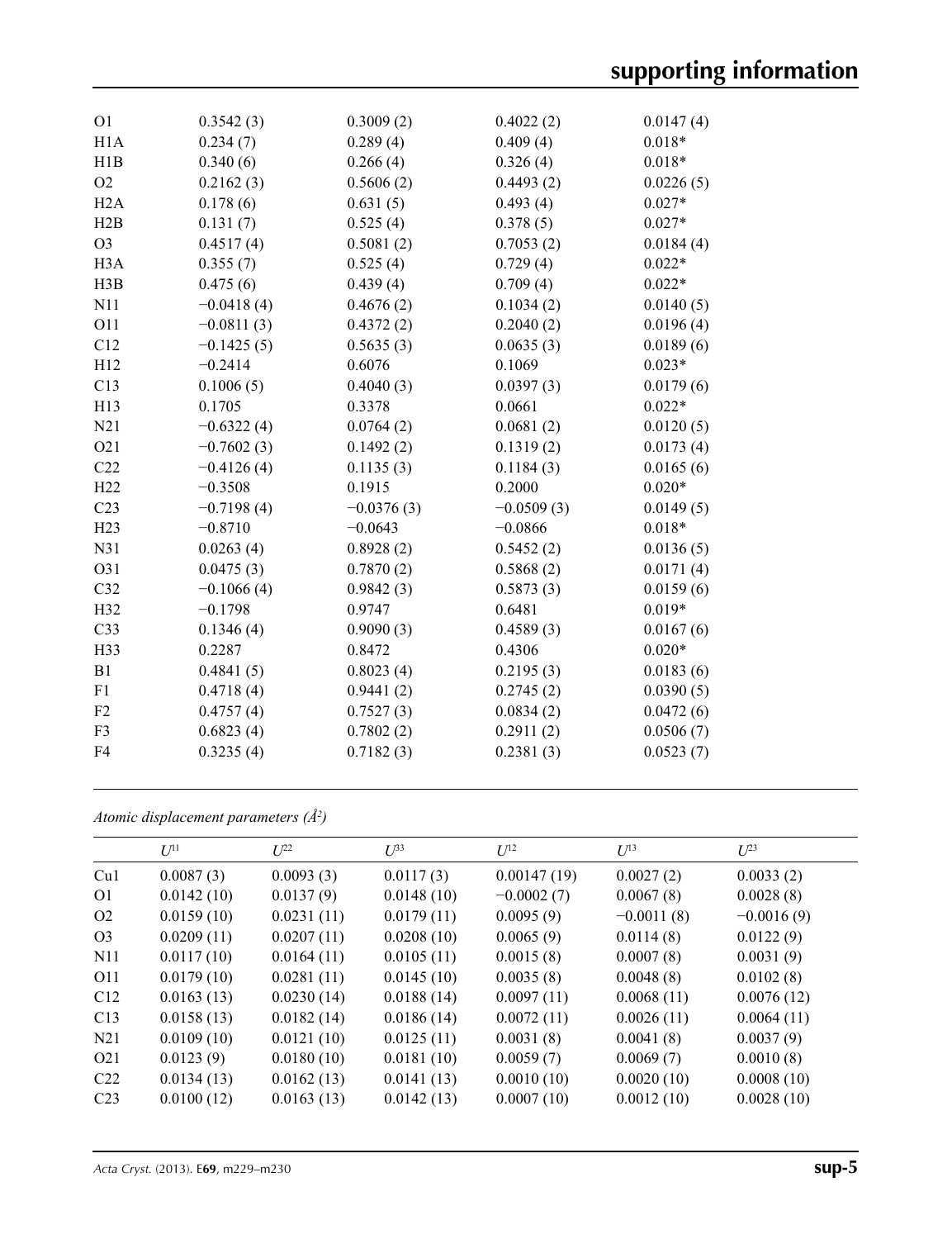# **supporting information**

| N <sub>31</sub> | 0.0110(10) | 0.0122(10) | 0.0157(11) | $-0.0003(8)$  | 0.0031(9)     | 0.0041(9)     |
|-----------------|------------|------------|------------|---------------|---------------|---------------|
| O31             | 0.0174(10) | 0.0139(9)  | 0.0222(10) | 0.0030(7)     | 0.0074(8)     | 0.0084(8)     |
| C <sub>32</sub> | 0.0141(13) | 0.0147(13) | 0.0177(13) | 0.0013(10)    | 0.0079(10)    | 0.0030(11)    |
| C <sub>33</sub> | 0.0148(13) | 0.0151(13) | 0.0220(14) | 0.0048(10)    | 0.0107(11)    | 0.0053(11)    |
| B1              | 0.0147(15) | 0.0237(16) | 0.0178(15) | 0.0024(12)    | 0.0063(12)    | 0.0088(13)    |
| F1              | 0.0526(13) | 0.0337(11) | 0.0487(13) | 0.0253(10)    | 0.0301(11)    | 0.0230(10)    |
| F2              | 0.0762(17) | 0.0527(14) | 0.0303(11) | 0.0296(13)    | 0.0287(11)    | 0.0243(10)    |
| F <sub>3</sub>  | 0.0430(13) | 0.0381(12) | 0.0410(13) | 0.0166(10)    | $-0.0132(10)$ | $-0.0035(10)$ |
| F4              | 0.0483(14) | 0.0424(13) | 0.0538(15) | $-0.0145(11)$ | 0.0319(12)    | $-0.0031(11)$ |
|                 |            |            |            |               |               |               |

*Geometric parameters (Å, º)*

| $Cu1 - O1$                   | 1.9692(19) | $N21 - 021$            | 1.307(3) |
|------------------------------|------------|------------------------|----------|
| $Cu1 - O1$ <sup>i</sup>      | 1.9692(19) | $N21 - C22$            | 1.348(4) |
| $Cu1 - O2$                   | 1.974(2)   | $N21 - C23$            | 1.355(3) |
| $Cu1 - O2i$                  | 1.974(2)   | $C22-C23$ iii          | 1.363(4) |
| $Cu1 - O3i$                  | 2.310(2)   | $C22-H22$              | 0.9300   |
| $Cu1 - O3$                   | 2.310(2)   | $C23 - C22$ iii        | 1.363(4) |
| $O1 - H1A$                   | 0.80(4)    | $C23 - H23$            | 0.9300   |
| $O1 - H1B$                   | 0.76(4)    | $N31 - 031$            | 1.322(3) |
| $O2 - H2A$                   | 0.81(4)    | $N31 - C32$            | 1.346(4) |
| $O2 - H2B$                   | 0.77(4)    | $N31 - C33$            | 1.348(4) |
| $O3 - H3A$                   | 0.74(4)    | $C32-C33$ iv           | 1.366(4) |
| $O3 - H3B$                   | 0.74(4)    | $C32 - H32$            | 0.9300   |
| $N11 - 011$                  | 1.318(3)   | $C33-C32$ iv           | 1.366(4) |
| $N11 - C13$                  | 1.346(4)   | $C33$ -H33             | 0.9300   |
| $N11 - C12$                  | 1.353(4)   | $B1 - F2$              | 1.373(4) |
| $C12 - C13$ <sup>ii</sup>    | 1.363(4)   | $B1 - F1$              | 1.379(4) |
| $C12 - H12$                  | 0.9300     | $B1 - F3$              | 1.395(4) |
| $C13 - C12$ <sup>ii</sup>    | 1.363(4)   | $B1 - F4$              | 1.397(4) |
| $C13 - H13$                  | 0.9300     |                        |          |
|                              |            |                        |          |
| $O1 - Cu1 - O1$ <sup>i</sup> | 180.00(14) | C13ii-C12-H12          | 119.7    |
| $O1 - Cu1 - O2$              | 89.66 (9)  | N11-C13-C12ii          | 120.1(3) |
| $O1^{i} - Cu1 - O2$          | 90.34(9)   | N11-C13-H13            | 119.9    |
| $O1 - Cu1 - O2$ <sup>i</sup> | 90.34(9)   | $C12^{ii} - C13 - H13$ | 119.9    |
| $O1^{i}$ -Cu $1$ - $O2^{i}$  | 89.66 (9)  | O21-N21-C22            | 121.0(2) |
| $O2 - Cu1 - O2$ <sup>i</sup> | 180.00(15) | $O21 - N21 - C23$      | 120.0(2) |
| $O1 - Cu1 - O3$ <sup>i</sup> | 87.37(8)   | $C22 - N21 - C23$      | 119.0(2) |
| $O1^{i}$ -Cu $1$ - $O3^{i}$  | 92.63(8)   | N21-C22-C23iii         | 120.7(3) |
| $O2 - Cu1 - O3$ <sup>i</sup> | 88.50 (9)  | N21-C22-H22            | 119.7    |
| $O2^i$ -Cul- $O3^i$          | 91.50(9)   | C23iii-C22-H22         | 119.7    |
| $O1 - Cu1 - O3$              | 92.63(8)   | N21-C23-C22iii         | 120.4(2) |
| $O1^{i} - Cu1 - O3$          | 87.37(8)   | N21-C23-H23            | 119.8    |
| $O2 - Cu1 - O3$              | 91.50(9)   | C22iii-C23-H23         | 119.8    |
| $O2^i$ -Cul- $O3$            | 88.50 (9)  | $O31 - N31 - C32$      | 120.1(2) |
| $O3^i$ -Cu1- $O3$            | 180.000(1) | O31-N31-C33            | 120.5(2) |
| $Cu1 - O1 - H1A$             | 112(3)     | C32-N31-C33            | 119.3(2) |